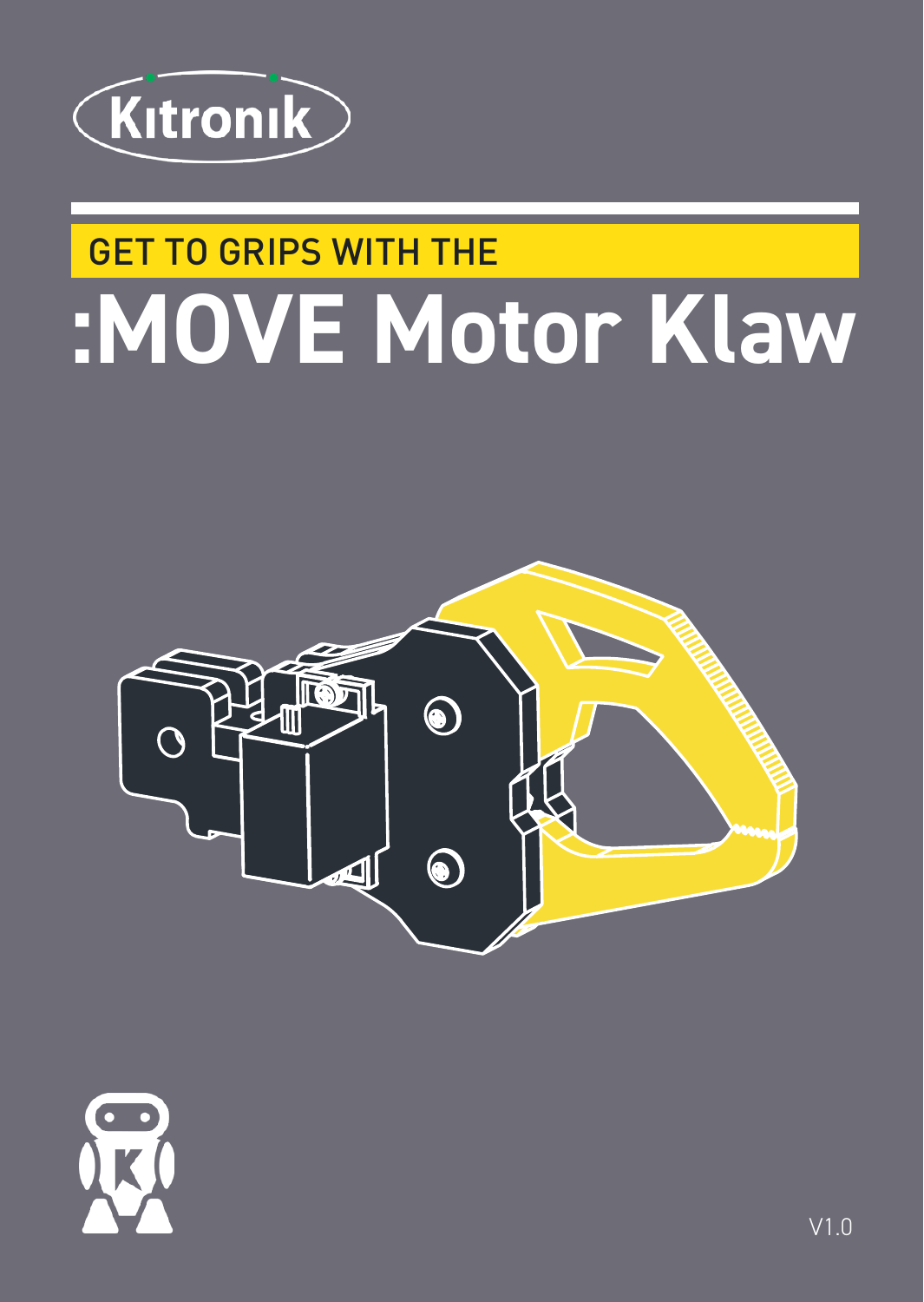## **BUILD INSTRUCTIONS**



Connect a horn to the servo axle and gently rotate clockwise until it stops. Then rotate back an 1/8 turn.

**2** Remove the horn from the servo and follow the diagram to assemble the rest of your Klaw.

**Note:** There are two kinds of Klaw in this kit! Swap out this pincer to switch between builds (see step 4). **b**<sub>*b*</sub><sup>*b*<sub>p</sub></sup>

**3**

- 
- Check these screws are loose enough that the pincers can rotate freely.

Take care not to damage the servos wires when tightening these screws!





**4** Attach to your : MOVE Motor using the M4 bolt into the mounting hole as shown below, then connect the servo lead to one of the servo pin headers on the :MOVE Motor. You can mount the Klaw vertically or horizontally based on which mounting hole you use.





Visit www.kitronik.co.uk/5696 for coding tutorials!